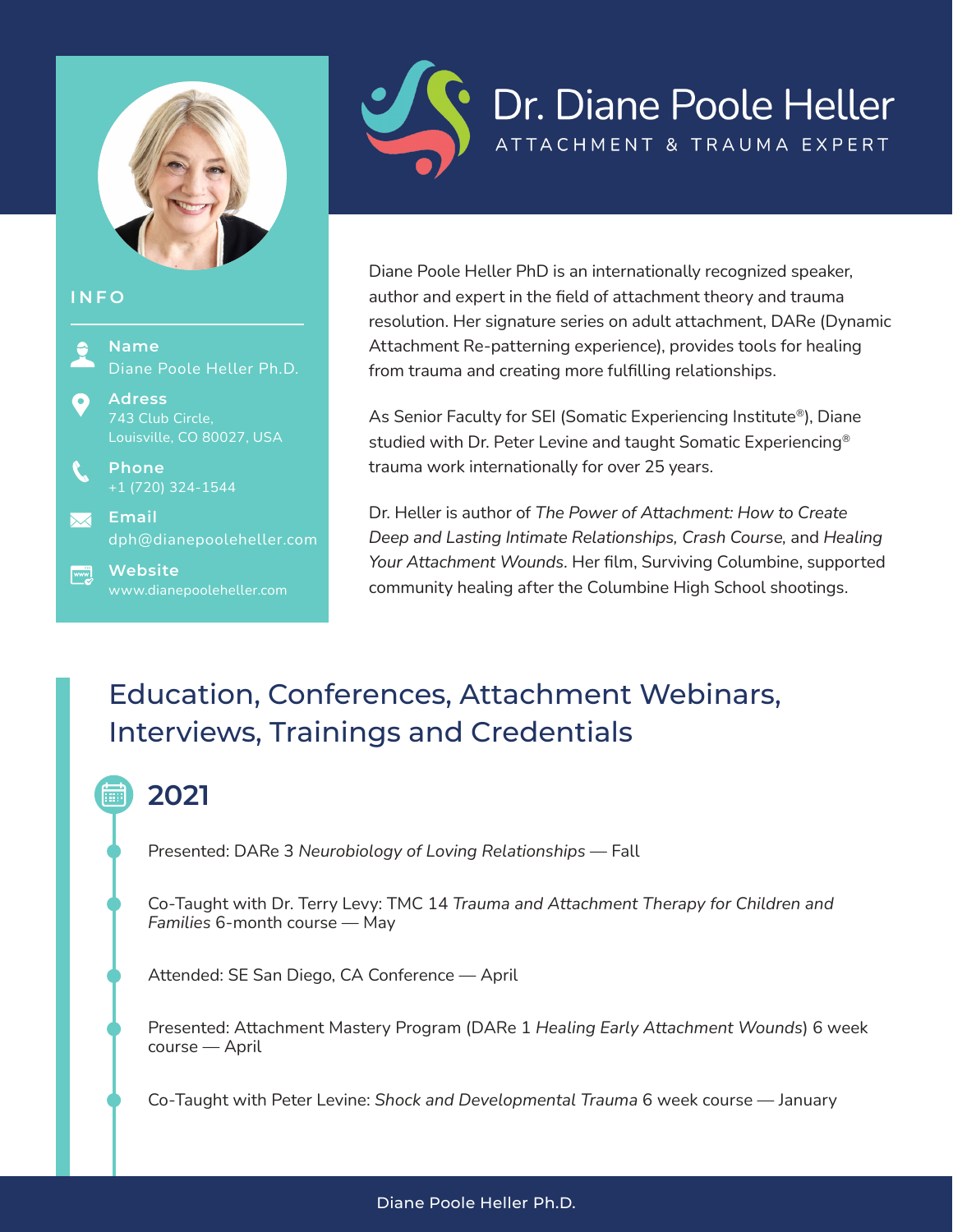## **2020**

Presented: Podcast *Radical Addiction Recovery* for Lynn Fraser — December

Presented: TMC 13 *Intergenerational Trauma: Heal the Pain. Break the Cycle* (6 month course) — November

Presented Podcast: *Living 4D* for Paul Chek — November

Presented: DARe 4 *From Wound to Wellness* — November

Attended: Peter Levine's *Transgenerational Trauma* course — November

Attended: Diamond Approach *The Journey of Descent and Originality* — November

Attended: Diamond Approach *Integration Retreat* — November

Presented: Podcast *Healing Attachment and Dreamwork* for Mimi Pettibone, the Dream Detective — October

Presented Podcast: Good Therapy Chesna — October

Presented: Trauma and Attachment Summit — October

Presented: DARe 3 *Neurobiology of Loving Relationships* — August

Presented: Podcast *Healthtalks Online: Healing Summit* for Mingtong Gu — May

Presented: Podcast *Trauma and Mind Body Superconference Summit* for Nikki Gratix — May

Presented: Attachment Mastery Program (DARe 2 *Creating Healthy Adult Relationships*) 6 week course — April

Attended: *Chi Gong Retreat* with Mingtong Gu at Chi Center, Santa Fe — April

#### **2019**

扁

Presented: DARe 3 *Neurobiology of Loving Relationships* Chicago — November

Presented: DARe 4 *From Wounds to Wellness* Chicago — November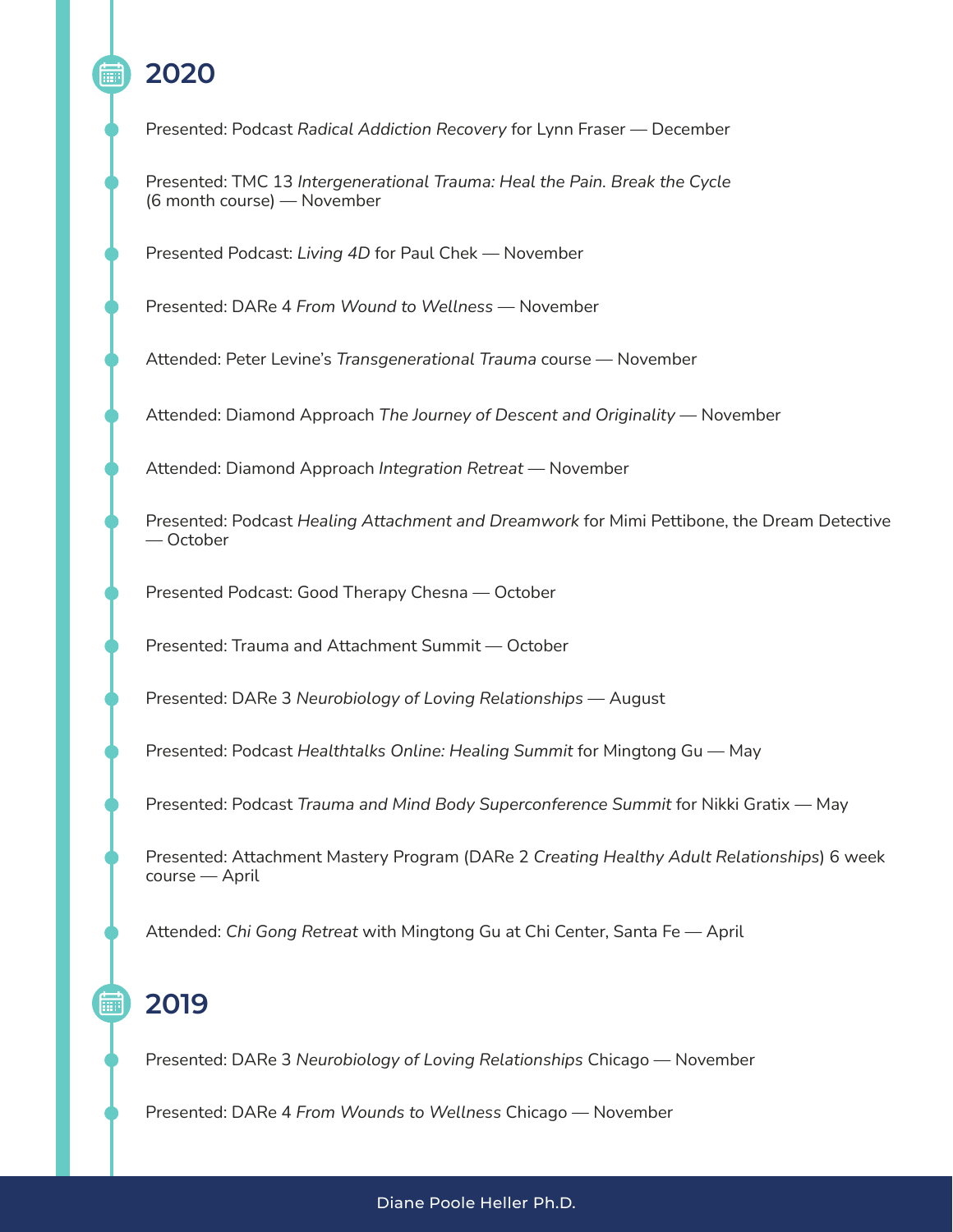Presented: AMP (DARe 1 *Healing Early Attachment Wounds*) 6-week course — October

Presented: Podcast, Empowered Kids TV *Attachment Parenting* — September

Keynote Presenter: Spirituality Mindfulness Conference, *Insights for Healing with Attachment Theory* in Santa Fe, NM — August

Keynote Presenter: ASERVIC Conference *Understanding Attachment Styles* at Cheyenne Mountain, Colorado Springs CO — July

Received: *Lifetime Humanitarian Award* from ASERVIC

Presented: TMC 12A *Secure Attachment in Times of Crisis* 6-month course — May

Presented: Radiant Intimacy Conference, *Attachment and Deepening Intimacy* in Santa Cruz, CA — May

Co-Taught with Peter Levine: *Healing Sexual Abuse* — May

Presented: TMC 11: *Shame* (6-month course) — April

## **2018**

扁

Attended: Diamond Approach *Teaching Retreat* — November

Presented: TMC 12 *Grief and Loss* (6-month course) — November

Presented: Keynote: NESTTD Boston / Brattleboro Retreat – *Adult Attachment Theory, Trauma Resolution and Integrative Healing Techniques* — November

Presented: Integrative Psychiatry Institute, *Trauma and Attachment* — October

Presented: AMP Secure DARe 2 *Creating Healthy Adult Relationships* — October

Presented Podcast: Higher Practice by Will Van Derveer *Cutting Edge Interventions Related to Attachment Theory* — July

Presented: DARe 2 *Creating Healthy Adult Relationships* — July

Presented: DARe 4 *From Wound to Wellness* — July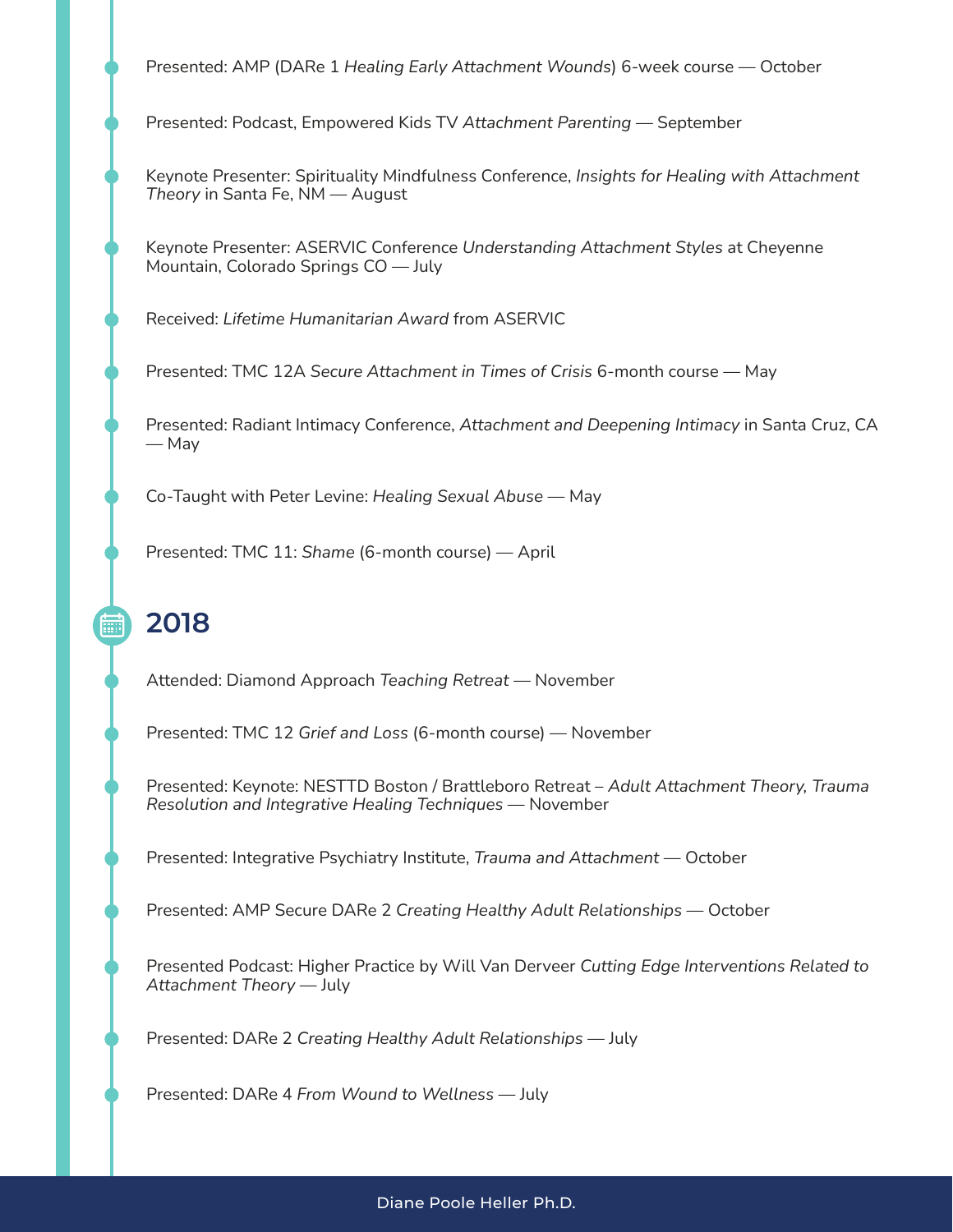Presented: TMC 9 *Enlivening Intimacy, Sensuality and Sexuality* (6-month course) — June Presented: AMP DARe 1 *Healing Early Attachment Wounds* (6 week course) — May Presented: TMC 10 Personality Disorders (Schizoid, Borderline, HSP, Narcissistic, OCD) — April Presented/Co-Taught Peter Levine Trauma and Memory — March

**2017**

Presented: TMC *Character Structure* (6-month course) — November

Co-Taught with Kim John Payne: *Secure Parenting* — November

Attended: Diamond Approach Training — September

Attended: David Wallin Workshop *Healing Attachment* — September

Presented: Dare 4, *From Wound to Wellness* — August

Presented: Sounds True's Spiritual Summit — May

Presented: Dare 4, *From Wounds to Wellness* — April

Attended: Eban Pagan *Thinktank on the Cutting Edge of How Adults Learn* — April

Presented: TMC 8 *Encapsulated Child* (6-month course) — April

Presented: FACES Conference: Attachment, Trauma and Intimacy; *Clearing the Past from Your Present* — March

Presented: The Networker: *Understanding Attachment and Relevant Interventions* — March

Attended: Institute for Brain Potential Seminar — February

Presented: Dare 2 *Creating Healthy Adult Relationships* — February

Presented: Dare 3 *The Neurobiology of Loving Relationships* — February

Recorded: Sounds True's *Healing Your Attachment* CD Series — January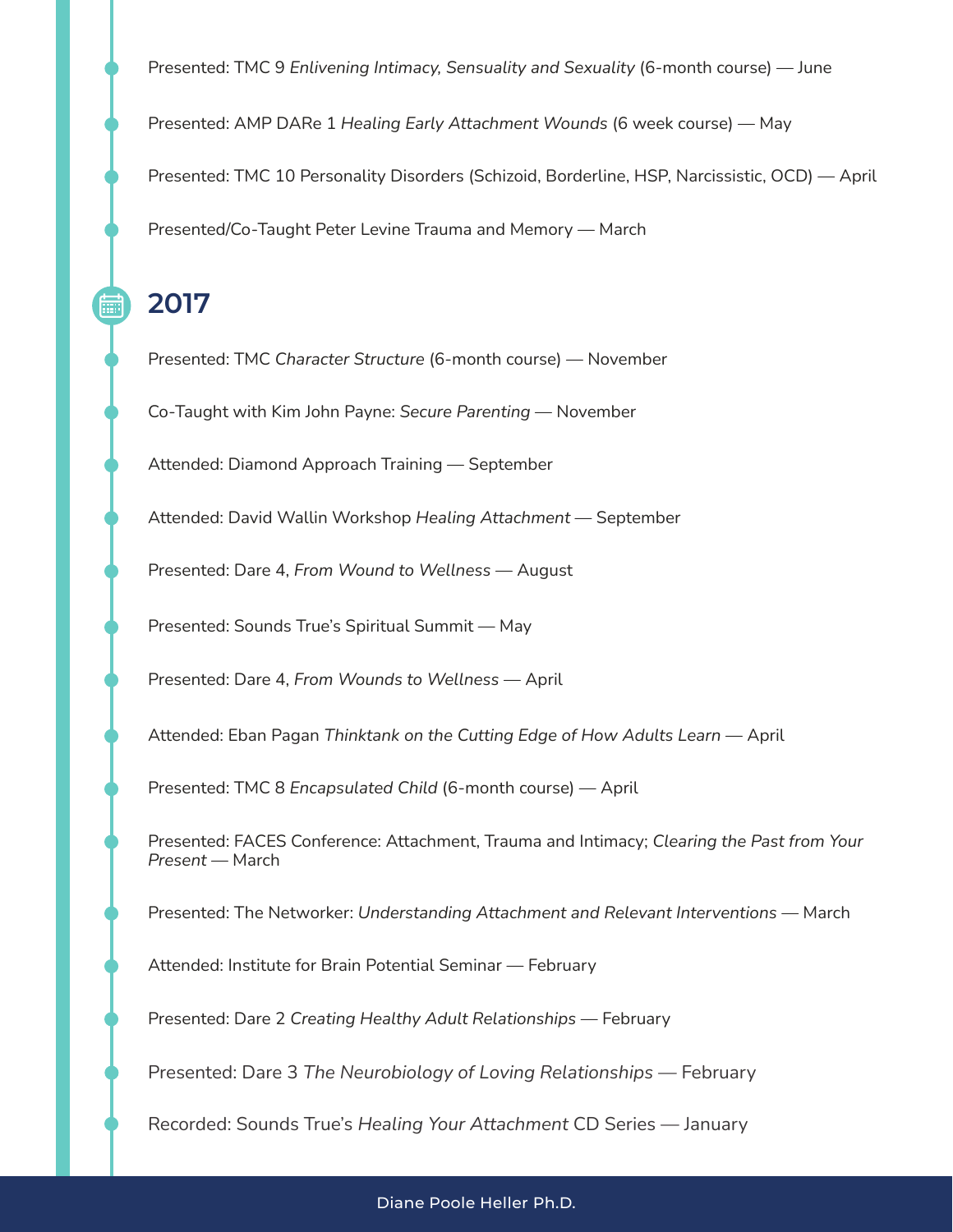# **2016**

Attended: Terry Real's *Couples Counseling* — December

Attended: Diamond Approach Retreat — November

Presented: AMP 4 (Dare 1, *Healing Early Attachment Wounds*) — October – November

Attended/Assisted Peter Levine *On Healing Trauma* — October

Presented: *Attachment Webinar* — October

Presented: DARe 2 *Creating Healthy Adult Relationships* — September

Co Sponsored and Hosted: Sounds True Psychotherapy Summit, which included 14 - 20 world renowned speakers such as Bessel van der Kolk, Diana Foshe, Bonnie Badenoch, Ellyn Bader, plus personally presented a Workshop on *Intergenerational Trauma and No One to Blame*

Developed: Post Advanced and Advanced levels of *Attachment-Related Training Curriculum* for the Somatic Experiencing® Training Institute — August - May

Attended: Asilomar Retreat Center: Diamond Approach — July

Presented: SATe 2 *Creating Healthy Adult Realtionships* in Cologne, Germany at the UTA Institute — May

Presented: Couples Conference in San Francisco, CA on a panel with Rick Miller and Scott Woolley. Also presented a Workshop: *Bringing the Avoidant Client Out of Their Bubble of Isolation to Help Resolve Compulsive Aloneness* — May

Presented: Sounds True Neuroscience Summit *The Neurobiology of Healthy Relationships* — May

Presented: Sounds True Neuroscience Summit How You Tell Your Story Tells Your Story: *Understanding How Attachment Forms Language Patterns Related to Bonding and Brain Development* — May

Created, Hosted and Presented: at DARe to Connect II on Attachment, Trauma and Intimacy Conference in Boulder, CO. Presented *Healing Early Attachment Wounds: Embracing the Authentic Self* and hosted Dick Schwartz, John Howard, Amir Levine, Maggie Phillips, Jaci Hull and Ellyn Bader. Participated in panel discussions with all presenters — April

Presented: 3 workshops at The Psychotherapy Networker Conference in Washington DC area on *When Therapy is Too Safe and How to Keep the Clients Within Their Range of Resiliency* and was on a panel with Diana Foshe, ACEP and Stephen Porges creator of the Polyvagal Theory and Social Engagement on *How to Work with the Client Challenges Regarding Disorganized Attachment* — March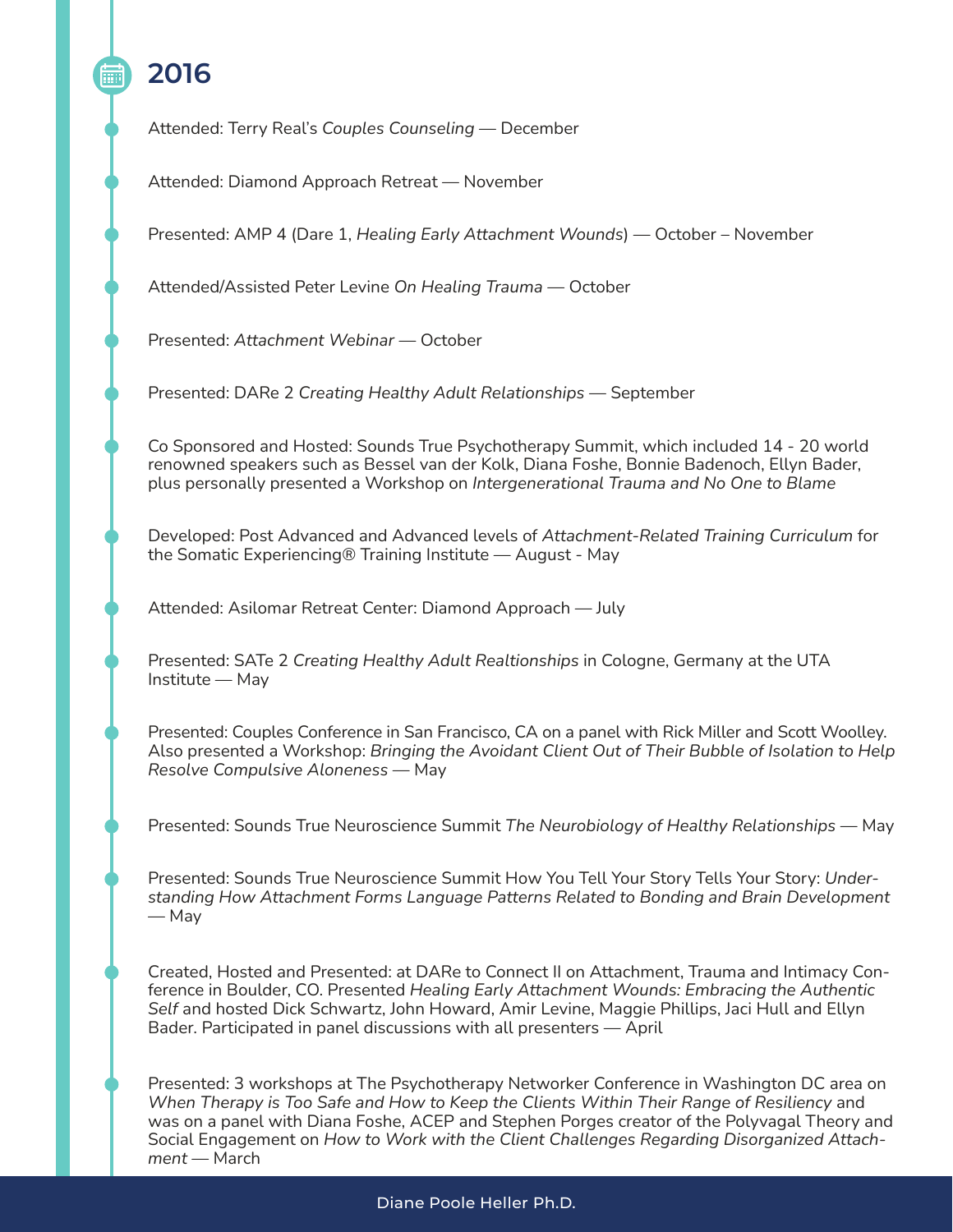Presented: Psychotherapy Networker Working the Edge in Trauma Therapy – *Can Therapy be Too Safe?* — March

Attended: Diamond Approach Retreat: Integration Retreat and Teacher Retreat

Attended: Colorado EASE Training: *Eating Disorders*

Taught DARe 4, *Disorganized Attachment and Victim-Perpetrator Dynamics* in Washington DC area — January

**2015**

酾

Presented: at Kaiser Permanente, *Overview of Healing Early Attachment Wounds and Resolving Trauma* in Los Angeles, CA — December

Presented: *Mastering Attachment III* for 750 students — October – November

Developed and Presented: *Intergenerational Trauma and No One to Blame*, as well as SATe/ DARe 3 on "the Neurobiology of Loving Relationships" in Cologne, Germany — October

Co-Sponsored, Hosted and Presented: at the Psychotherapy 2.0 14-Day Summit on *Attachment, Trauma and Neuroscience* Interviewed world renown speakers such as Rick Hanson, Dan Siegel, Peter Levine, Stephen Porges, Joan Borysenko, Ellyn Bader, Michele Weinder- Davis, Bonnie Badenoch, Ron Siegel, Esther Perel Sue Johnson, etc. — September - October

Presented: Podcast Interview with Tami Simon for Sounds True, *The Evolutionary Upgrade* for Psychotherapy Now, Louisville, CO — August

Developed, Enhanced and Presented: DARe to Connect, a 3-day live event, a professional training with demos, experiential exercises and teaching for therapy professionals as well as specific training for facilatators and assistants, Boulder CO — July

Presented: WISDOM 2.0 "Compassionate Mindfulness," *Mindfulness and the Courage to Connect* San Francisco, CA — May

Keynote Presenter: FACES Compassion and Wisdom Conference, *Integrating Attachment Theory Into Your Life and Practice* San Diego, CA — February

Attended: FACES Compassion and Wisdom Conference, several 3-hour presentations by the following: Ron Siegel presentation on *Mindfulness in Psychotherapy*; Stan Tatkin's presentation on Healing Couples in Distress; Rick Hanson's presentation on *Neuroplasticity and Pathways to Happiness*; Peter Levine on Spirituality and the Recovery from PTSD; Amy Weintraub on Yoga Practices and the Healing of Trauma; and Richard Fields on Compassion and Mindfulness San Diego, CA — February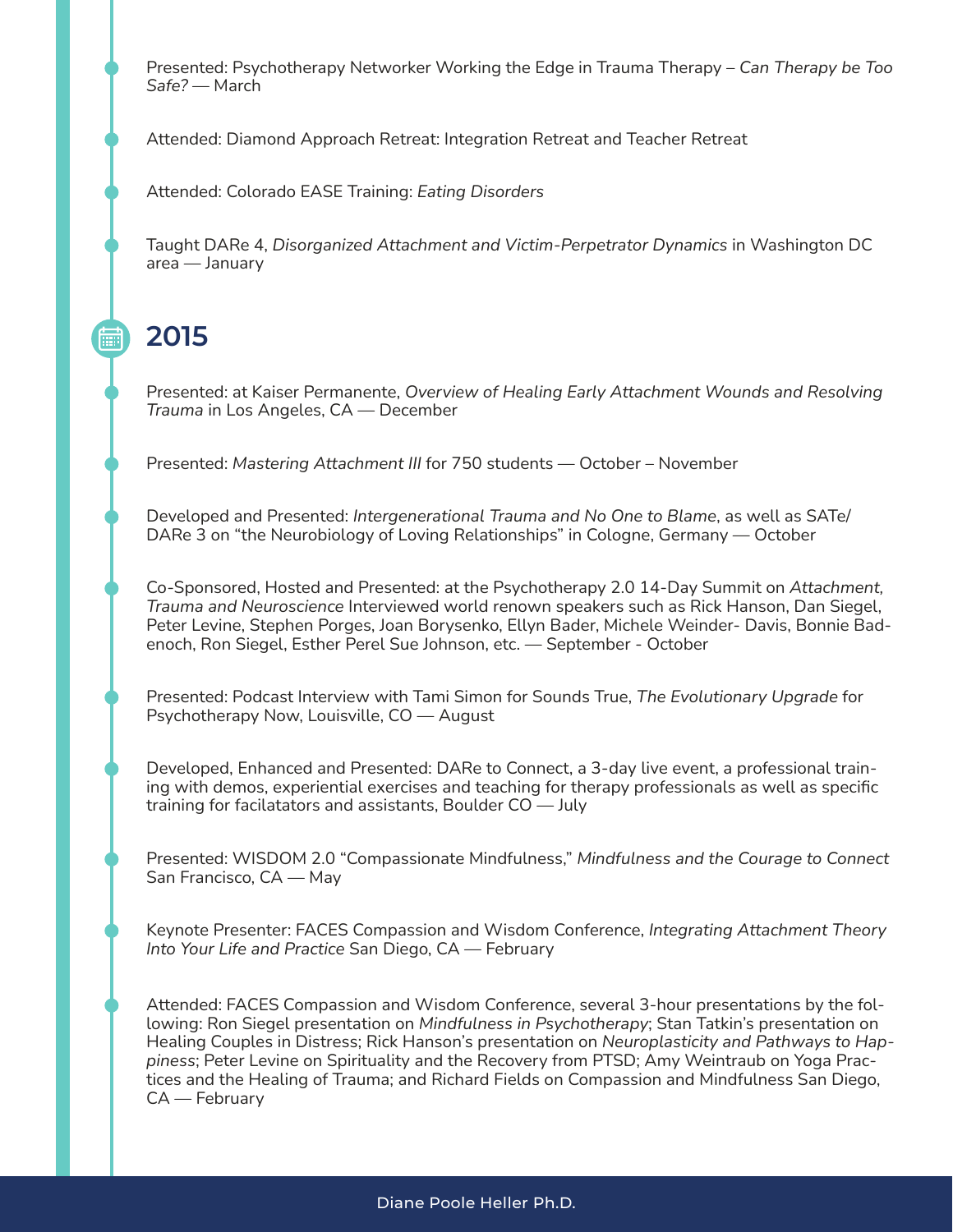Attended: NICABM online courses on *Neuroscience, Trauma and Mindfulness*

Developed, Enhanced and Presented: Certificarion program for the DARe/SATe 4-module therapist professional training series on 1) Healing Early Attachment Wounds: Connecting to Your Authentic Self; 2) Creating Healthy Adult Realtionships; 3) The Neurobiology of Loving Relationships; 4) From Wound to Wellness: Healing Disorganized Attachment and Victim-Perpetrator Dynamics from Abuse.

Developed and Presented: Mastering Attachment 1 and 2 - 22 – 44 hours professional training online to help teach therapists how to work clinically with their clients to restore Secure Attachment skills and functioning. Included expert interviews with John Chitty, Maggie Phillips, and David Wallin.

Developed and Presented: Therapist Mastermind Circle: Online professional training that involves teaching Working with Attachment Adaptations, Character Structure, Implicit and Explicit Memory, Sexuality and Sensuality, Trauma into Transformation and Compassionate Approaches to Working With Your Most Difficult Clients and Personality Disorders - as well as providing Case Consultation for the therapists' most difficult cases. This program also includes monthy intervies with Experts in the Field related to topics such as Peter Levine, Terry Real, Stan Tatkin, Ana DoValle, Ellyn Bader, Susan Hart, Marianne Bentzen, Susan Scott, Ariel Giaretto, Caryn Scotto d' Luzia, Bonnie Badenoch, Dick Schwartz, John Howard, Nancy Napier, Amir Levine, David Wallen, etc.

Attended: All-Day Seminar with David Wallin on *Your Wounds as Your Tools* Denver, CO — April

## **2014**

酾

Keynote Presenter: WISDOM 2.0, *Safe Connection in the Workplace* with Eileen Fisher and Tami Simon New York, NY

Keynote Presenter: FACES Wisdom Conference, *Understanding Attachment Adaptations, Separating Threat From the Instinct to Bond and the Journey Home to Safe Connection* Las Vegas, NV

Attended: FACES Wisdom Conference, 3-hour presentations by the following: Ron Siegel on *The Power of Disidentification in Buddhism*; Pat Love on *Innovative Interventions to Support a Couple's Journey*; Dick Schwartz on Working with Internal Family Systems; Terry Real on Relationship Therapy at Its Best and Grief and How to Treat It, Las Vegas, NV

Keynote Presenter: Wisconsin University, Madison, WI, Healing Sexual Abuse Conference. All day Keynote on *Understanding Disorganized Attachment, and Restoring Access to Physiological Safety and the Social Engagement System for Healthy Connection*

Keynote Presenter: Meta MasterMind Conference by Eben Pagan, L – *Safe Connection in the Workplace to Enhance Innovation, Creativity and Trust* Miami, FL

Attended: Wisconsin University, Madison, WI – Healing Sexual Abuse Conference: 90-minute to 3-hour presentations by Anna Slater on *Sadistic an Non- Sadistic Abuse*, etc.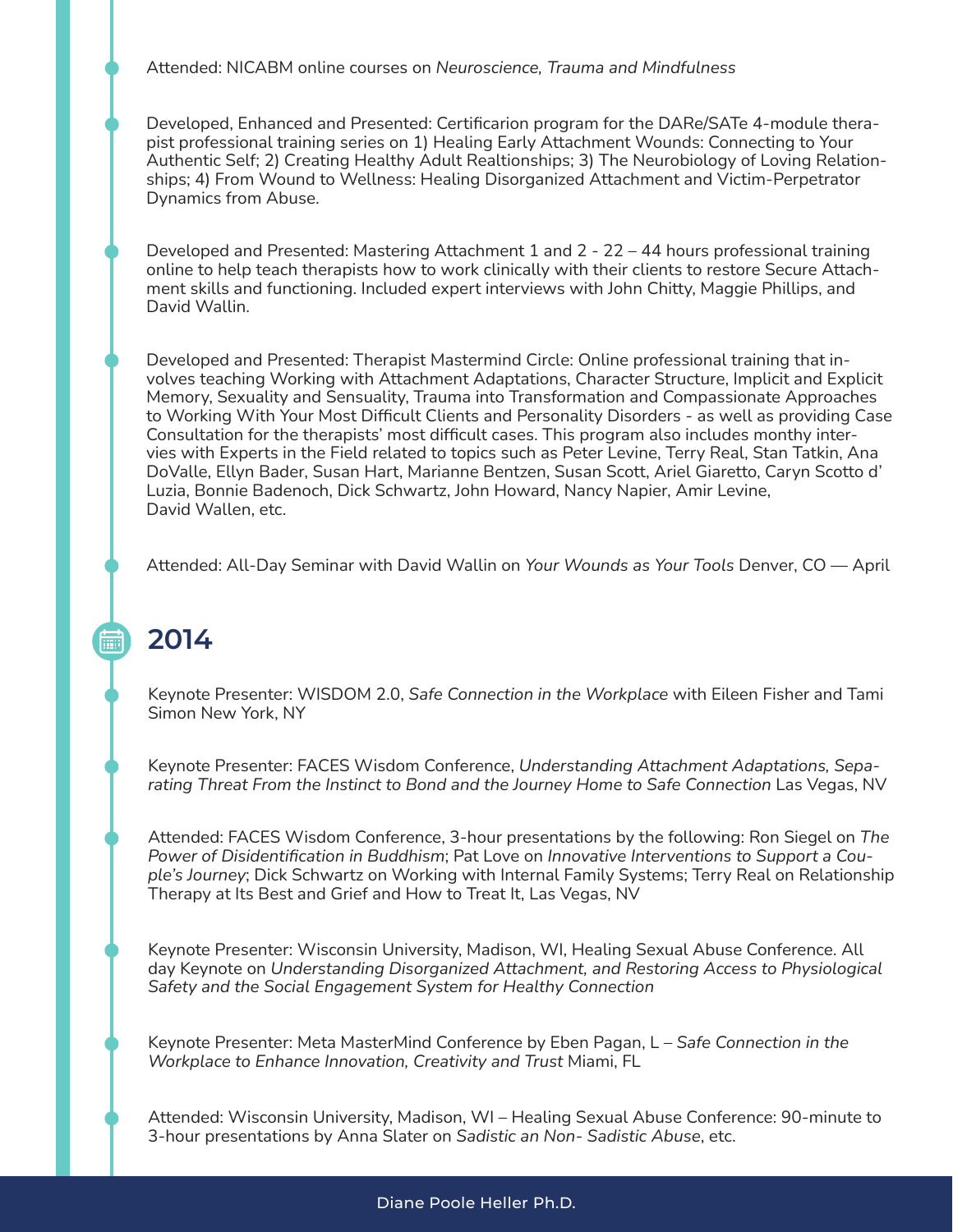Attended: All-day seminar with Kathy Steele at Sensorimotor Procession Office in Broomfield, CO on *Integrating Dissociative States in the Aftermath of Trauma*

Attended: All-day seminar at the Porch Front series in Boulder , CO with Beatrice Beebe on *Infant Parent Bonding and Attachment Disruptions*

Attended: All-day seminar at VIRITAS, Boulder, CO with Dr. Robert Scaer on *Trauma, Dissociation and Attachment*

Attended: All-day seminar at Sensorimotor Processing Office, Broomfield, CO with Pat Ogden on *Somatic Strategies in the Healing of Trauma*

#### **2013**

扁

酾

Keynote Presenter: Psychotherapy Networker Conference, Washington, DC Keynote on *Creating Corrective Emotional Experiences* Two full-day presentations on DARe *Presencing Secure Attachment* and *Know Thy Face*

#### **2012**

Presented: Psychotherapy Networker Conference, Washington, DC Two full day presentations on DARe, *Know Your Attachment Style: A Somatic Approach*, and *Recovery from Trauma: A Somatic Experiencing® Approach*

Created: synthesis training in *Trauma, Attachment and Embracing Essence* in Connecticut to integrate Diamond Approach Psycho-spiritual work with DARe, Somatic Attachment work developed by Diane Poole Heller and Trauma Recovery work, Somatic Experiencing® developed by Peter Levine. Included Master level clinicians class and Coaching training.

## **2011**

Keynote-Plenary with Ellyn Bader/full day Workshop/Concurrent session with Stan Tatkin for NICABM(National Institute for Clinical Application for Behavioral Medicine) Conference in Hilton Head, SC

Studied with Lou Cozolino, Norm Shealy, Rubin Naiman, Bruce Perry, Joan Borysenko, Ron Siegel and Rick Hanson, Stan Tatkin, David Whyte and many others there.

UCLA Conference for Interpersonal Neurobiology with Dan Siegel, Pat Ogden, Marion Solomon, Dan Hughes, Francine Shapiro and many others

Interviews with Maggie Phillips, Ellyn Bader, Stan Tatkin and Ron Alexander for webinars, teleseminars and interviews as well as giving interviews on Attachment Styles/Caregiving Styles and Healthy Adult Relationships on local and national many radio stations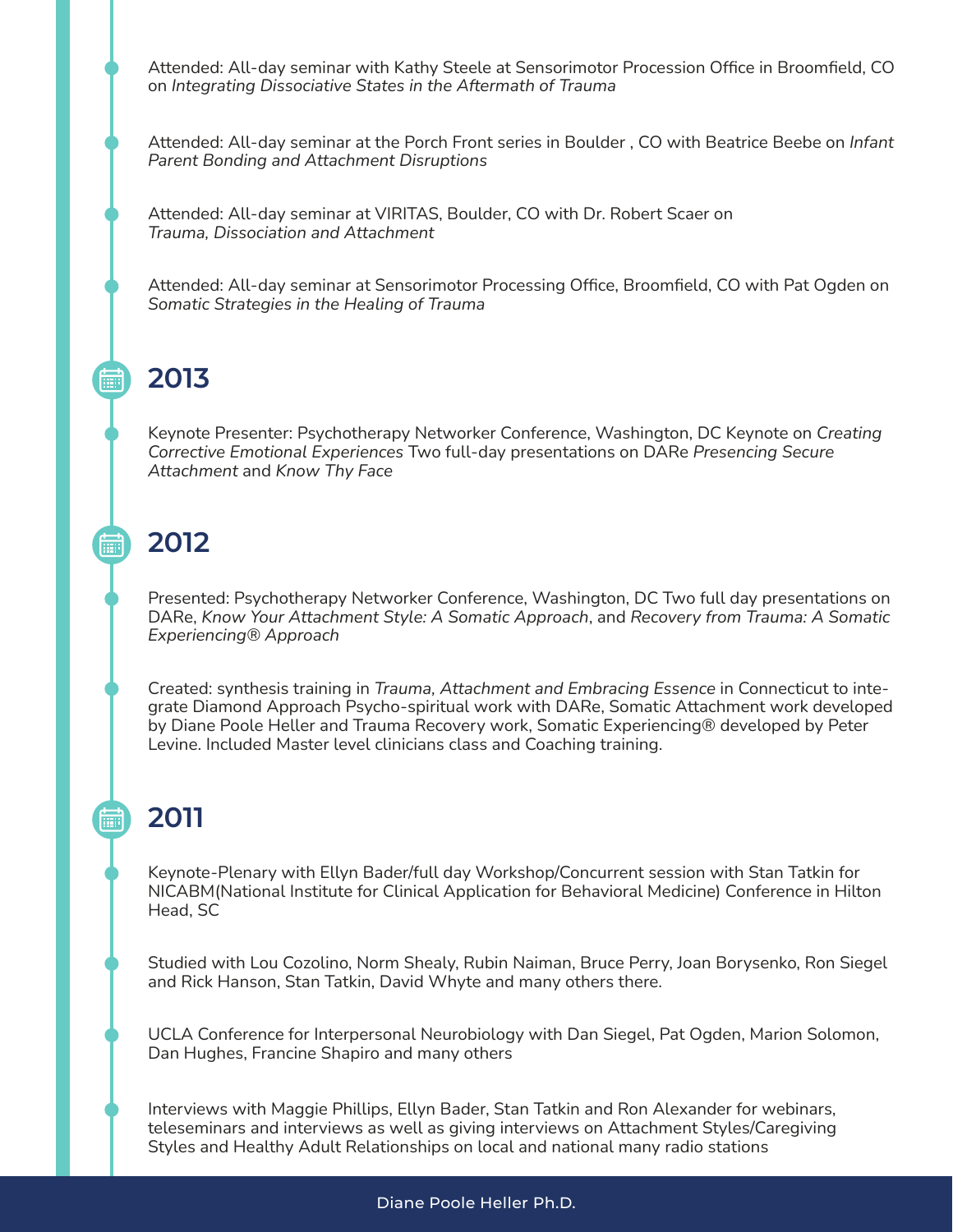Developed special program for Bilgi University in Istanbul Turkey on Somatic Approaches to integrate Trauma Work and Healing/ Secure Understanding Attachment and Disrupted Attachment Wounds in regard to impact in a Muslim culture

Developed special bilingual webinar and 4 day workshop for Brazilian Culture on Understanding and Healing Attachment Wounds with ACT Institute near Sao Paulo, Brazil.

Opened Brazil, Turkey and Canada for DARe (Dynamic Attachment Repatterning experience) Somatic Attachment trainings to add to trainings in Germany, Italy

PACT training with Stan Tatkin specializing in Couples Therapy Skills

#### **2010**

扁

酾

扁門

扁

Pre Conference 2 day workshop given on "Healing Early Attachment Wounds and the Encapsulated Child" and Creating Healthy Adult Relationships" at NICABM, Hilton Head, SC

Created special program for ESALEN as adjunct faculty member of Santa Barbara Graduate Institute in Therapy Degree Program

Member of ACA – American Counseling Association (2010-2012)

#### **2008**

Keynote at "Surviving Torture" Conference and workshop on healing trauma in Political Refugees who had endured deprivation, dislocation extreme losses/complicated grief, violence and/or torture in Helsingor, Denmark

## **2006**

Developed the DARe Program on Healing Relational Trauma - Dynamic Attachment Repatterning experience with strong psychophysiological understanding of brain development, psychological development, attachment theory and Self and Interactive Regulation of the Brain, Body and Autonomic Nervous System. (2006-Present)

## **2005**

Developed DARe trainings to help relieve Relational Trauma in therapists and clients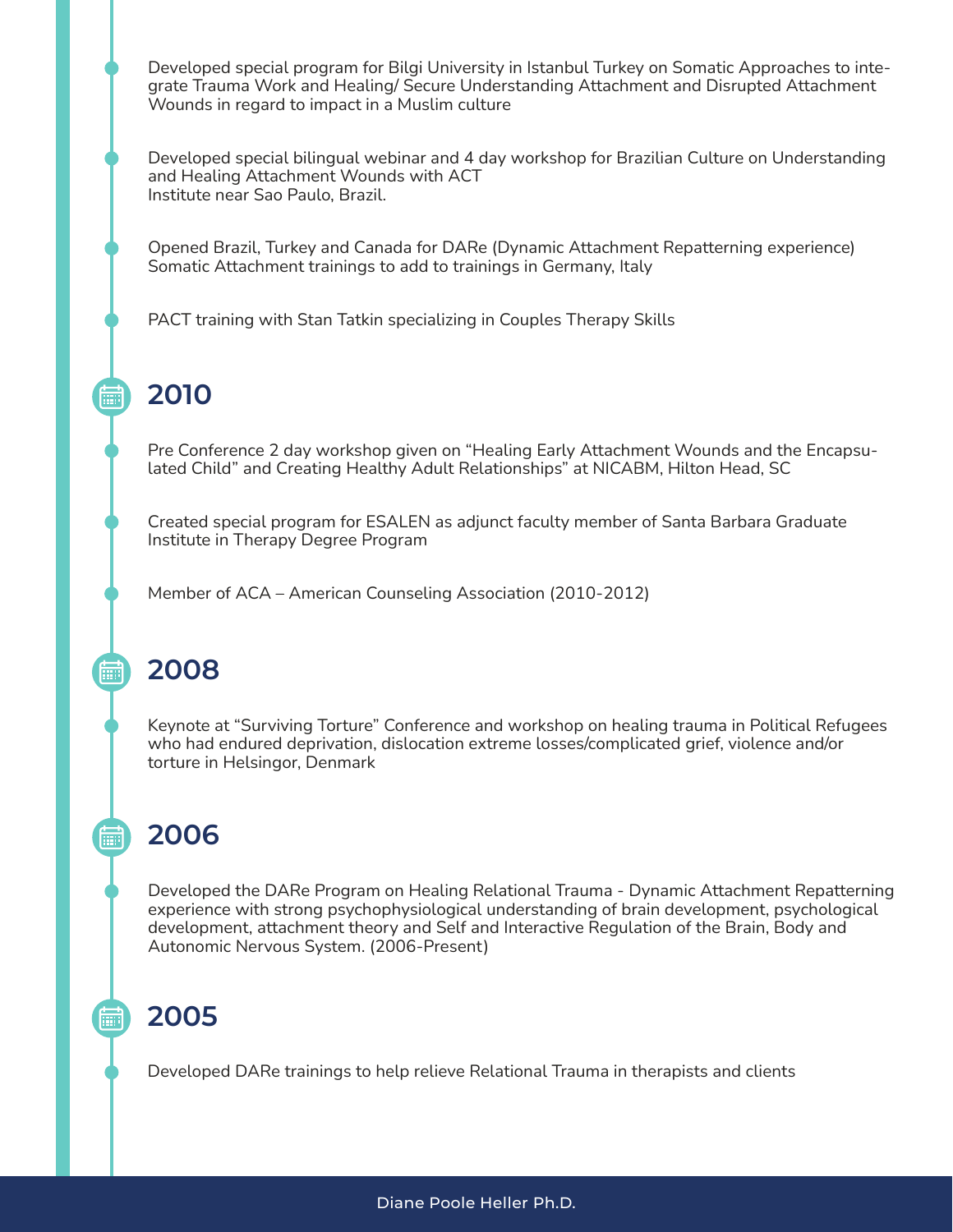# **2003**

扁

扁

扁

酾

圇

hail

翩

President – DLM and ASSOCIATES. P.C. dba Trauma Solutions Denver, CO (2003-Present)

# **2002**

Board Member – The Institute for Authentic Healing New York, NY

## **2000**

Ph.D. – Western Institute for Social Research – Higher Education and Social Change Berkeley, CA

## **1996**

Licensed Professional Counselor – Colorado License 1491

Consultant and Therapist – Victims' Compensation Program Denver, CO. For battered wives, assault victims or children/adults witnessing violence

## **1995**

Director of Education – Auto Accident Recovery Program Denver, CO (1995-Present)

Consultant to therapists and doctors related to shock trauma, developmental trauma, assault, auto and other accidents, falls and natural disasters (1995-Present)

## **1994**

National Certified Counselor (NCC) – License 37295 (1994-Present)

M.A. in Counseling – University of Northern Colorado Greeley, CO

#### **1987**

Psychotherapist, Trauma Specialist and Director of Education – Rocky Mountain Psychotherapy Associates Denver, CO (1987-Present)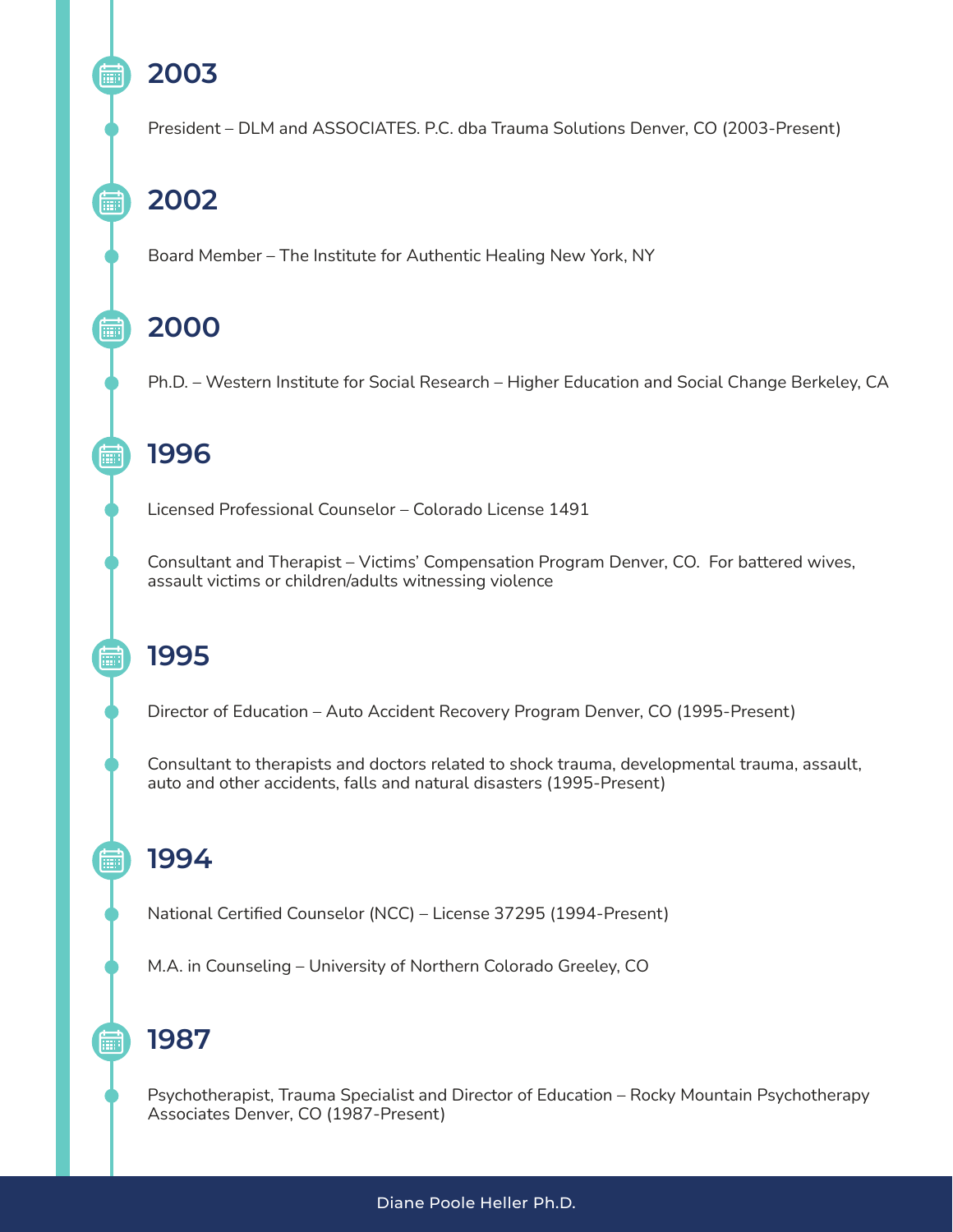#### Internships

#### **1988**

ERGOS Institute, Peter Levine, Ph.D.

Rocky Mountain Psychotherapy Associates Denver, CO Group therapy training and integration of Gestalt approach with group process

Evergreen Consultants for Human Behavior Evergreen, CO Individual and family psychotherapy

#### Seminars Attended

#### **1984-Present**

Hellinger Family Constellations Conference – Burt Hellinger, Peter Levine at Wurzburg, Germany

European Study of Traumatic Stress Society (ESTSS) Conference on Neurobiology in Treatment of Trauma

Colorado Trial Lawyers Association Legal Ethic Workshop

Cranial Sacral/Polarity Workshop, Ann Chitty, NRT

Why People Don't Heal, Carolyn Myss

Bodynamic Seminars, Marianna Bentzen Boulder, CO Ph.D. Boulder, CO

Healing Addiction through Empowerment, University of Denver Denver, CO

Self Esteem: A Family Affair, Jean Illsley Carke Seattle, WA

Family Sculpting, Virginia Satir Vancouver, Canada Future of Business

Treatment of Sexual Abuse for Professionals, Laura Davis Boulder, CO

Courage to Heal for Professionals, Laura Davis

Recovery from Sexual Abuse, Jessica Britt Sante Fe, NM